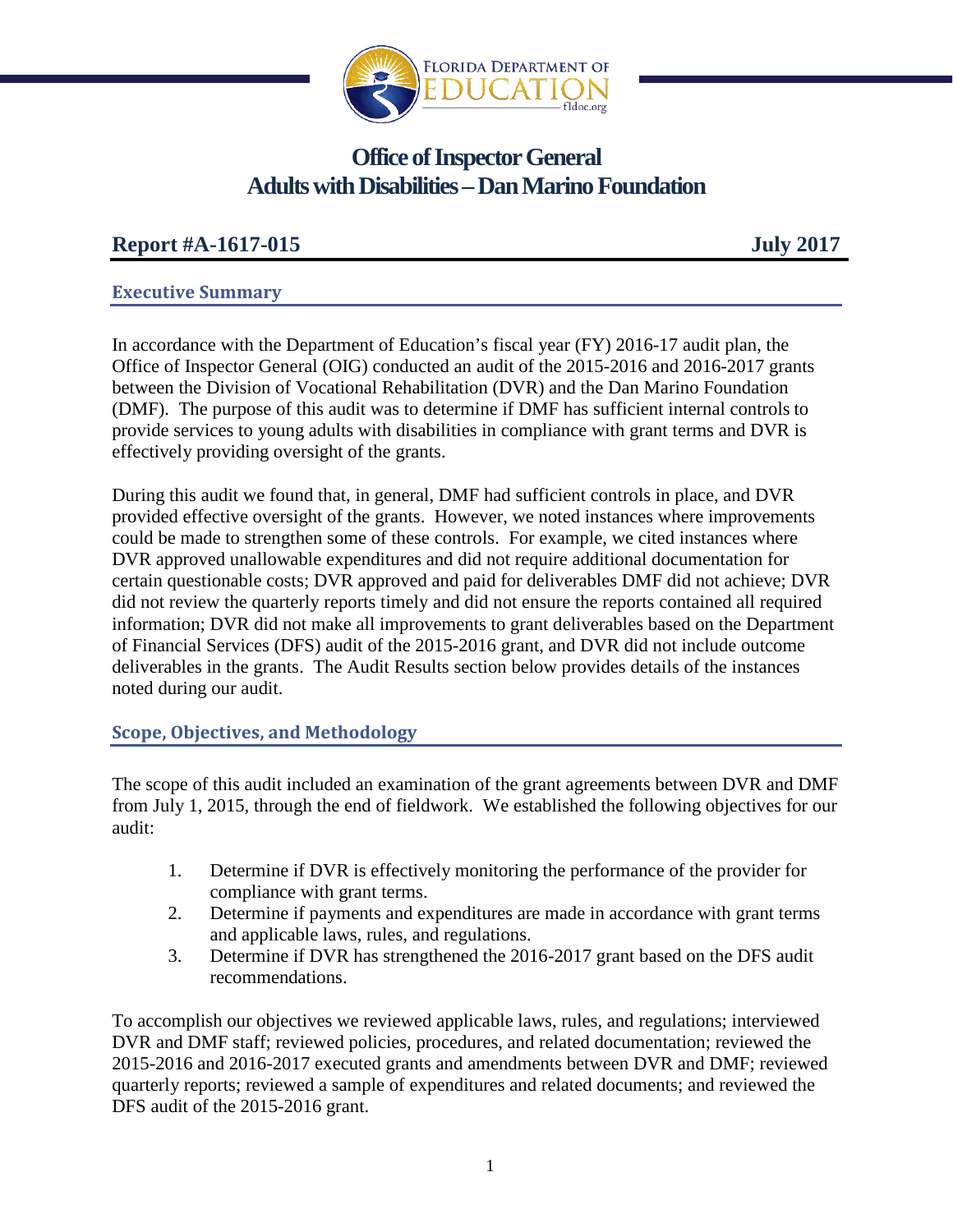### **Background**

The Dan Marino Foundation (DMF) is a non-profit organization dedicated to improving the lives of persons with autism or other developmental disabilities. Founded in 1992, DMF provides a variety of services to the developmentally disabled population. In 2013, DMF opened the Marino Campus, which is a 10 month, non-residential program for young adults with autism and other developmental disabilities. The Marino Campus offers three programs of study: computer technology, hospitality, and retail.

The General Appropriations Act of Florida designated \$750,000.00 from the Adults with Disabilities Grant Funds for the Inclusive Transition and Employment Management Program (ITEM) for each of the 2015-2016 and 2016-2017 fiscal years. The Division of Vocational Rehabilitation (DVR) oversees the Adults with Disabilities Grants and has executed grants with DMF since the 2013-2014 fiscal year. The grants provide young adults with disabilities, who are between the ages of 16 and 25, with transitional skills, education, and on-the-job experience to allow them to acquire and retain permanent employment. The 2016-2017 grant expanded the age range to include young adults with disabilities between 16 and 28 years old. During the 2015-2016 school year, one part time student and 32 full time students were enrolled at DMF. Thirty-two of the thirty-three students (97%) graduated from the program and twenty-two (69%) are currently employed.

### **Audit Results**

Finding 1: DVR approved unallowable expenditures and did not require additional documentation for questionable costs

The 2015-2016 and 2016-2017 grants state, "Project funds must be used for activities that directly support the accomplishment of the project purpose, priorities, and expected outcomes. All expenditures must be consistent with the approved application, as well as applicable state and federal laws, rules, regulations and guidance." The 2015-2016 grant also states, "The State will evaluate the effectiveness of project activities on established and approved performance goals. Department staff monitors recipients' compliance with program and fiscal requirements included in the Florida Department of Financial Services (DFS) Reference Guide for State Expenditures and guidelines published in the Florida Department of Education's (DOE) Green Book, and other federal and state authorities." The 2016-2017 grant includes a list of unallowable expenses, which include entertainment; meals, refreshments or snacks; end-of-year celebrations, parties or socials; incentives; gift cards; decorations; kitchen appliances; or dues to organizations, federations, or societies for personal use.

The DOE Green Book requires all travel-related expenses to have a DOE C-676C (travel form) signed by the traveler and their supervisor, and:

- A printed map for the computation of mileage, such as the official state road map issued by the Department of Transportation or available through websites;
- A copy of agenda for meetings;
- Copies of receipts (hotel, rental car, gas, tolls, etc.); and
- Copies of paid checks or bank statements.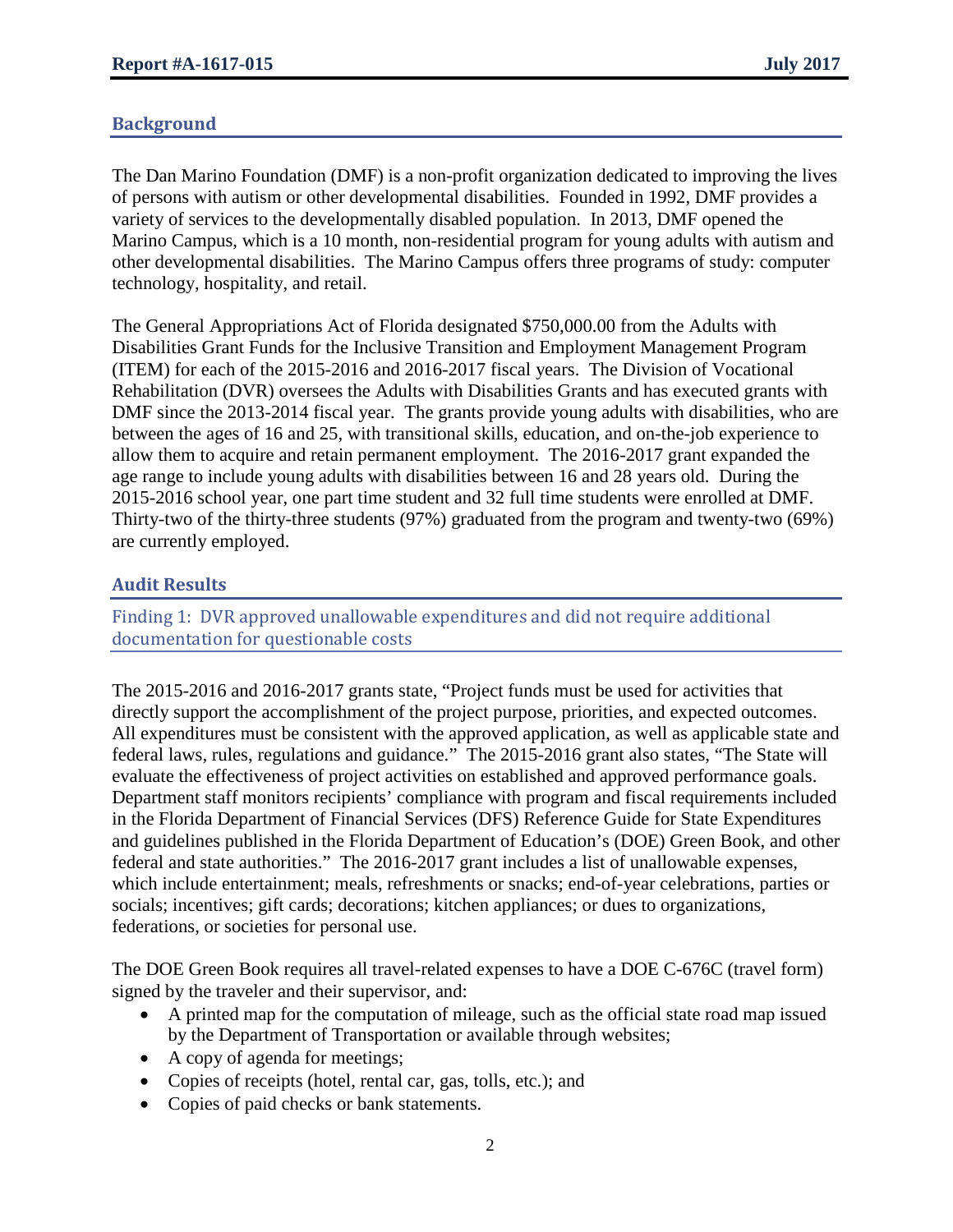The DFS Reference Guide states that travel should be designated at the most economical method considering the most efficient and economical means of travel (considering the time of the traveler, cost of transportation and per diem or subsistence required) [10-01-03, pg. 57]. The Reference Guide further states that the traveler's point of origin must be their regular work location, unless the travel begins more than one hour before or one hour after the traveler's regular work hours. Per the DOE travel manual, when a traveler begins their travel at a point other than their headquarters, then the traveler shall claim mileage for the lesser of the distance, either the point of origin to the destination or from the headquarters to the destination.

We reviewed the submitted expenditures in the four quarterly reports from the 2015-2016 grant and the two quarterly reports from the 2016-2017 grant. We judgmentally selected 63 expenditures, ten percent of the expenditures from each quarterly report, to determine whether DMF submitted expenditures in compliance with the grant; the approved budget; and applicable laws, rules, and regulations for reimbursement.

We determined that 14 of the 63 sampled expenditures submitted by DMF were not allowable and 13 other expenditures did not have sufficient supporting documentation to determine if the expenditures were allowable. DVR approved and paid 24 of the 27 questioned expenditures, for a total of \$8,328.38. The unallowable expenditures included the following:

- Purchases of decorations for parties;
- Food purchases for parties;
- Employer appreciation purchases; and
- DJ services for a party.

The expenditures approved without sufficient supporting documentation included:

- Travel expenses reimbursed without travel forms or a map for mileage calculation;
- Purchases of meals reimbursed without using the approved meal allowances and travel forms;
- Mileage reimbursed from travelers' homes, without considering their work schedule or proximity of headquarters;
- Hotels paid without conference agendas or travel forms;
- No consideration of the use of rental cars as a less expensive alternative to paying mileage for staff personal car usage;
- Purchases for an art program without providing justification of how this assists the students in achieving the program's overall goal of students achieving employment in their chosen field; and
- Paying a fitness instructor for a fitness class without providing justification of how this assists the students in achieving the program's overall goal of students achieving employment in their chosen field.

The DVR grant manager did not realize that the identified expenditures were not allowable and was unaware of the supporting documentation requirements for the expenditures [10-01-20]. DMF was also unaware of the supporting documentation requirements and stated that they would make corrections when informed. The approval and payment of unallowable or unsupported expenditures diverts grant funds from appropriate expenditures on students and allows payments for activities that do not support the purpose of the grant.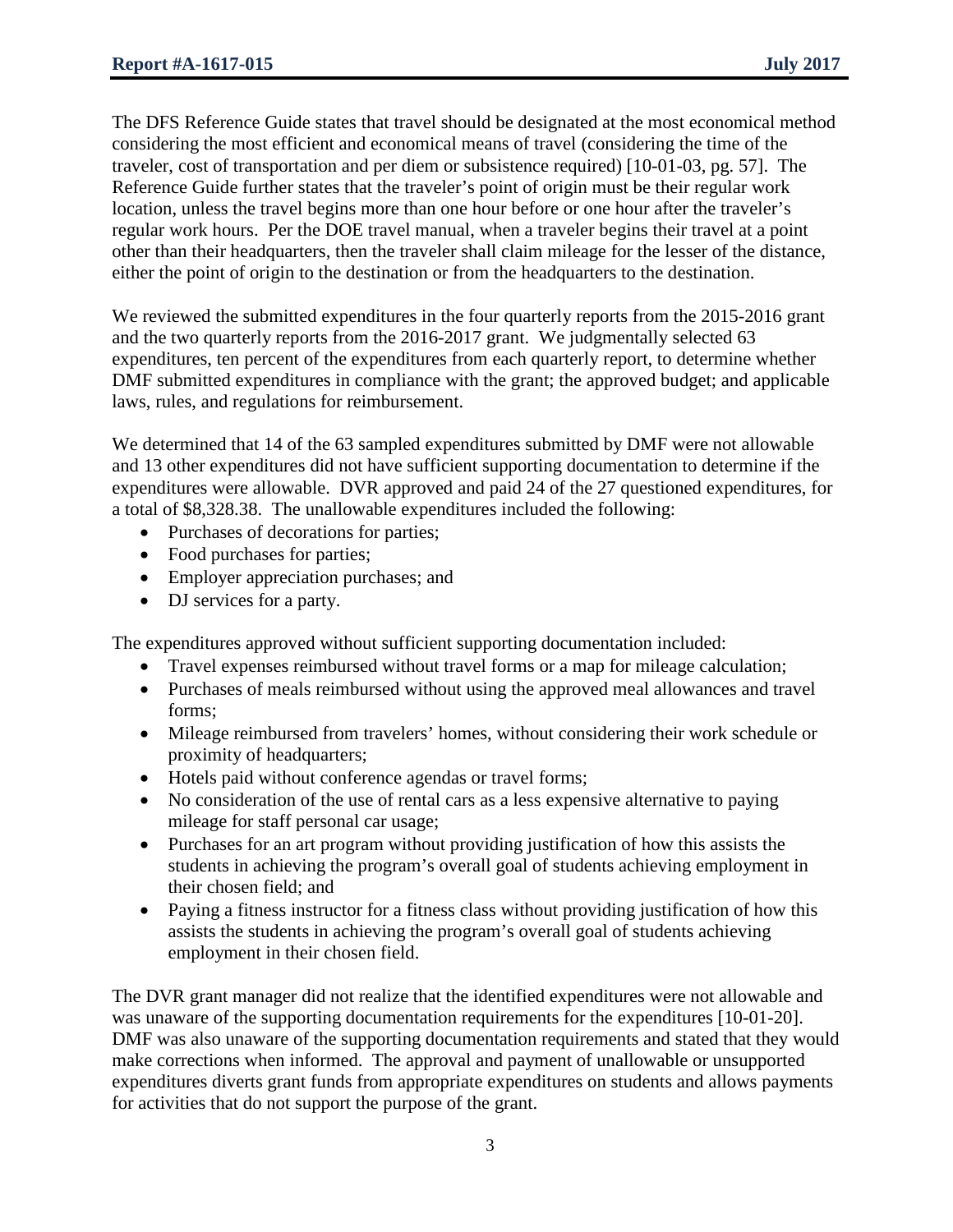### *Recommendation*

We recommend DVR review submitted expenditures and ensure DMF expends funds in compliance with the grant; the approved budget; and applicable laws, rules, and regulations prior to payment. We recommend DVR ensure they receive all supporting documentation to determine if expenditures are allowable prior to payment. We additionally recommend DVR provide training to DMF on allowable expenditures and required supporting documentation for expenditures, particularly travel expenses.

We recommend DMF ensure all expenditures submitted are made in accordance with grant terms.

### *DVR Management Response*

Concur. DVR will review supporting documentation and expenditures to ensure compliance with all known applicable laws, rules, and regulations, as well as, allowable expenses. In addition, DVR will create a procedures manual for the AWD Program that will outline all the applicable laws, rules, regulations, checklists, and procedural guidelines that will assist the AWD programs. DVR will also provide travel training to DMF during the grant period.

### *DMF Management Response*

Concur. Unallowable expenditures: Some expenses submitted for reimbursement were, in the past, allowed/processed. As soon as these unallowable expenses were brought to our attention, we discontinued applying them to this grant.

Travel: As soon as the travel forms were brought to our attention, we began using them. However, we may need further clarity on when to use "Map Mileage" vs "Vicinity Mileage." A significant amount of travel is required by job coaches, employment specialists, and behavioral support staff as our program participants spend more than 200 hours on internship sites. Often, these staff travel to multiple sites in one day, taking them over the 50 mile/day guide for "Map Mileage." Further, our program spans 2 locations that are 40 miles apart. There are key staff required to support participants and instructors in both locations.

### Finding 2: DVR approved and paid for deliverables DMF did not achieve

The 2015-2016 grant includes deliverable requirements DMF must achieve in order to receive payment. Per the grant, "The awarded agency that fails to provide project deliverables, meet performance/goals, and/or complete tasks as specified in the approved Scope of Work will result in a partial payment and/or nonpayment, as appropriate."

We reviewed the grant deliverables and supporting documentation for the 2015-2016 grant to determine whether DMF achieved the required deliverables prior to payment by DVR. One of the 2015-2016 deliverables involved the Virtual Interactive Training Agent (VITA). The grant states, "At least 30 participants with autism or other developmental disabilities will use the VITA system to practice and enhance their interviewing skills.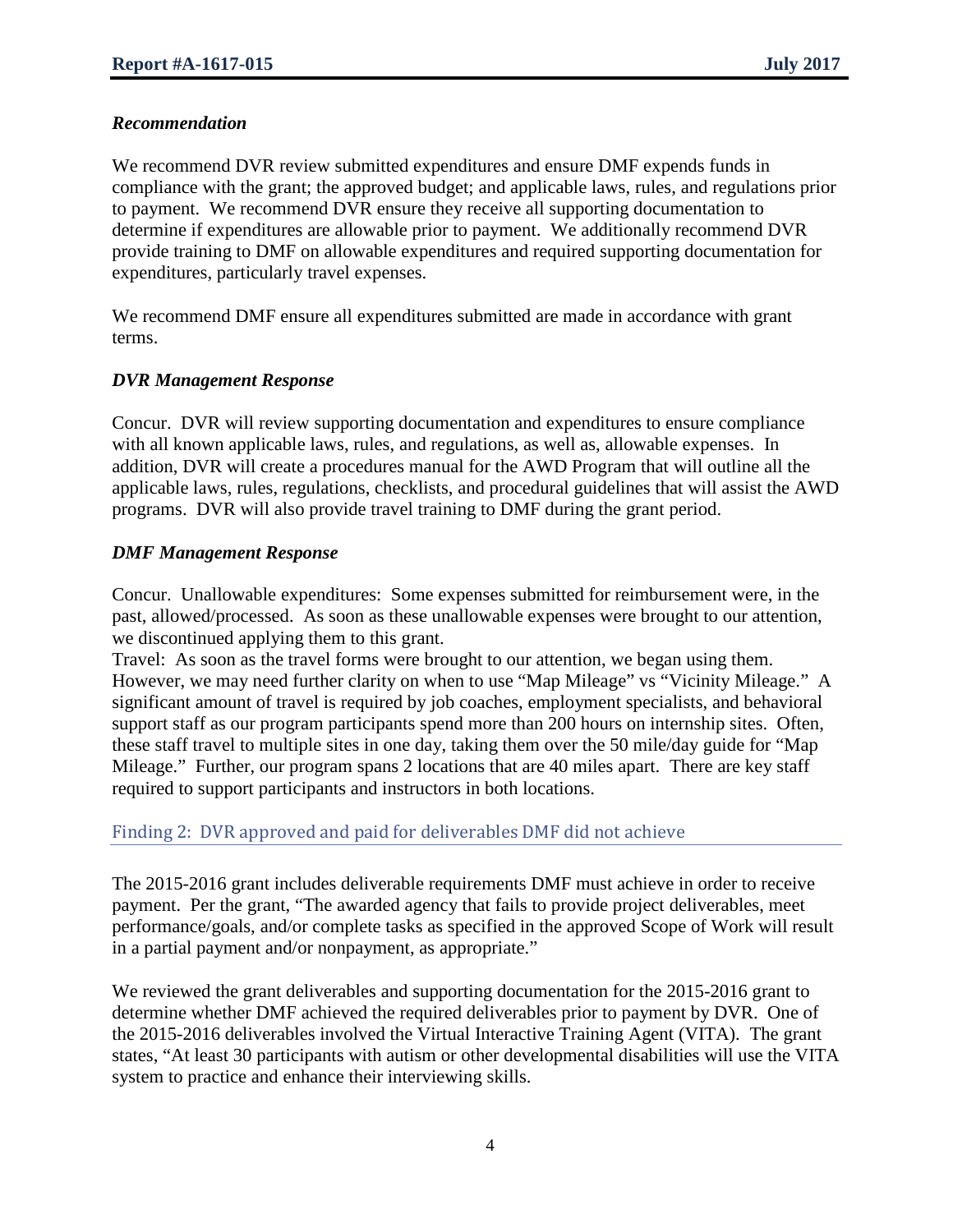- Students will use the VITA system to improve interviewing skills in January-June. Improvements in interviewing skills will be documented.
- Students' attendance sheets will be provided showing 85% of students participated in the VITA system intervention.
- Final assessment scores of interview skills using the VITA observation rubric will be provided.
- Analysis of the changes in scores and percent improvement from baseline to final interview with an improvement goal of 70%."

The deliverable was due at the end of the fourth quarter, June 30, 2016, with an associated cost of \$46,875.00.

We reviewed the fourth quarterly report and determined the increase in the initial interview to the final assessment scores was 61.1%, falling short of the 70% goal [09-01-014, pgs. 91-94]. DVR did not reduce the invoice for the unmet deliverable and was unable to produce documentation addressing the shortage with DMF. Per DVR, the full payment for the unmet deliverable was an oversight.

As a result of the DFS audit of the 2015-2016, DVR created an amendment to address the identified deficiencies. DVR and DMF signed the amendment on April 18, 2016. The amendment included modifications to two deliverables, which DVR had already approved and paid. See Table 1.

| <b>Deliverable</b><br><b>Number</b> | Original Grant dated 11/2/15<br><b>Deliverable Requirements</b>                                                                   | Amendment 2 dated 4/18/16<br><b>Deliverable Requirements</b>                                                                                                                     | Due<br>Date                |
|-------------------------------------|-----------------------------------------------------------------------------------------------------------------------------------|----------------------------------------------------------------------------------------------------------------------------------------------------------------------------------|----------------------------|
|                                     | Identify 12 full time and 2 part<br>time staff positions for the<br><b>ITEM Program.</b>                                          | At least 30 participants accepted to<br>program, as evidenced by program<br>assessments and scoring guide, the<br>number of students versus the<br>number accepted.              | 1st<br>quarter<br>9/30/15  |
| $\mathcal{D}$                       | Provide a list of library<br>materials and web links<br>purchased, allocated, and<br>provided for the student<br>resource center. | DMF will establish a student<br>resource library, as evidenced by<br>student interest survey, purchase<br>orders for new materials, and student<br>use handout used in training. | 2nd<br>quarter<br>12/30/15 |

| Table 1: Modifications of Deliverables |  |
|----------------------------------------|--|
|----------------------------------------|--|

We reviewed the first quarterly report and determined DMF completed the original deliverable requirement, but did not provide evidence of achievement of the amended deliverable #1. We additionally reviewed the second quarterly report and determined DMF completed the original deliverable requirement for deliverable #2 but did not provide evidence of achievement of the amended deliverable until the third quarter.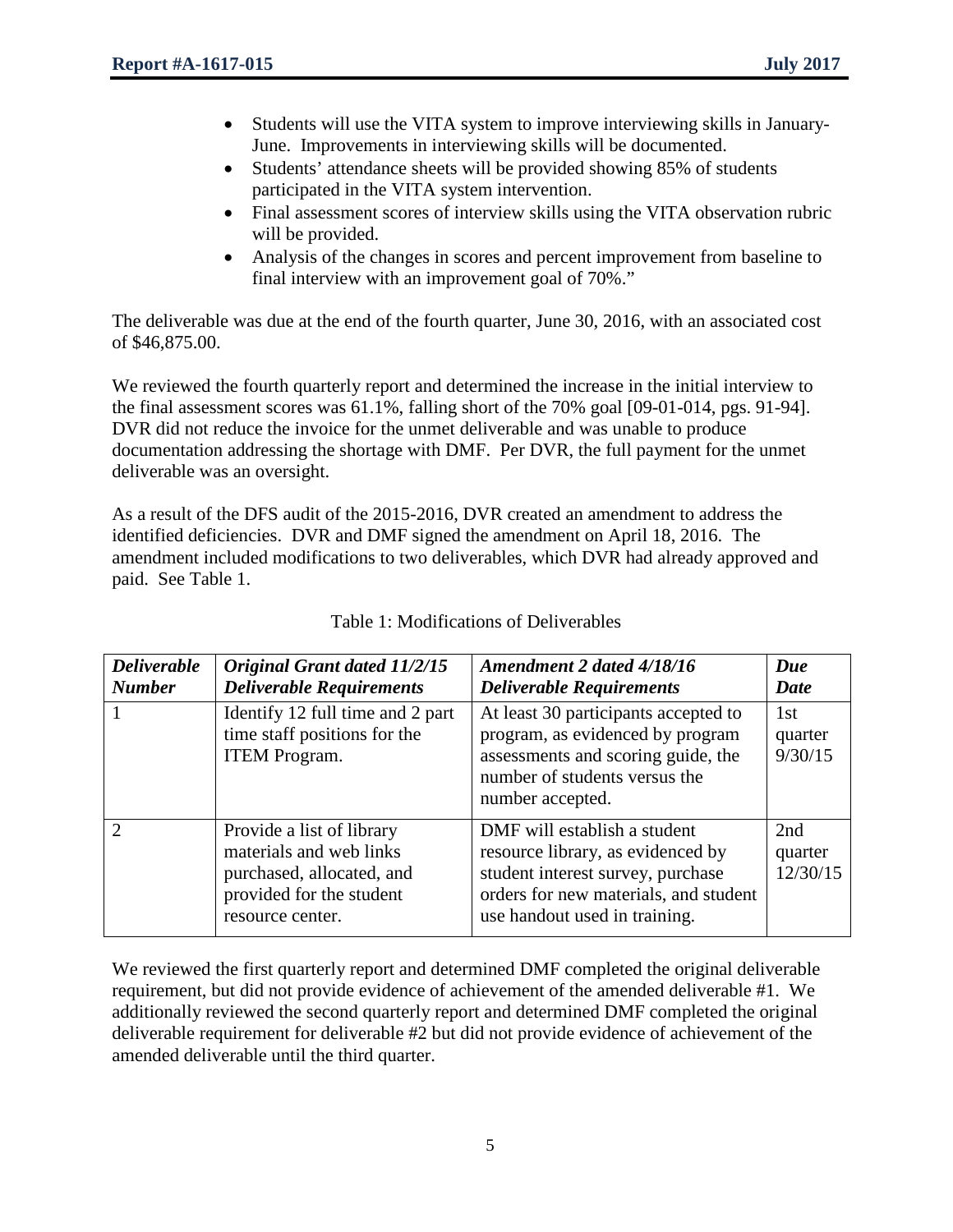DVR confirmed that the modification of the deliverables after the due dates was an error. Modifying deliverables after the due dates does not allow the provider an opportunity to meet the deliverables. It also leads to payment for deliverables not achieved per the grant. In addition, not ensuring the achievement of deliverable requirements prior to payment could lead to funds paid for services not provided.

### *Recommendation*

We recommend DVR review the deliverables reported by the provider to ensure achievement of deliverable requirements prior to approving invoices. We additionally recommend that DVR management review amendments prior to execution to ensure that the deliverables are achievable by the provider.

### *DVR Management Response*

Concur. For the 2017-2018 Grant fiscal year, DVR will ensure deliverables are achieved prior to approving invoices. DVR will create a checklist that will outline what is to be provided in the quarterly reports by DMF. For the 2017-2018 Grant fiscal year, DVR will work with the DOE Grants Management office to ensure deliverables are achievable prior to execution of amendments.

Finding 3: DVR did not review the quarterly reports timely and did not ensure the reports contained all required information

Per Florida Statute 215.422 (1), "Approval and inspection of goods or services shall take no longer than 5 working days unless the bid specifications, purchase order, or contract specifies otherwise."

The 2015-2016 and 2016-2017 grants required DMF to submit quarterly reports to DVR. Per the grants, the quarterly reports should include documentation of expenditures, achievement of the deliverables, and an evaluation of the project to date, including barriers and recommendations to overcome those barriers.

We reviewed DVR's inspection and approval of the four quarterly reports from the 2015-2016 grant and the first two quarterly reports from the 2016-2017 grant to determine the timeliness of the inspection and approval. We also determined if DVR ensured the quarterly reports contained all required documents prior to approval. We determined DMF did not submit, nor did DVR request, the required evaluations of the project for any of the six quarterly reports. DVR stated that they failed to identify that the quarterly reports did not include the required evaluations.

We also determined DVR did not conduct initial inspections of any of the six quarterly reports within the required five days, ranging from eight business days to 49 business days after receipt. DVR required DMF to submit additional information to DVR for four of the six quarterly reports, which resulted in seven resubmissions. See Table 2.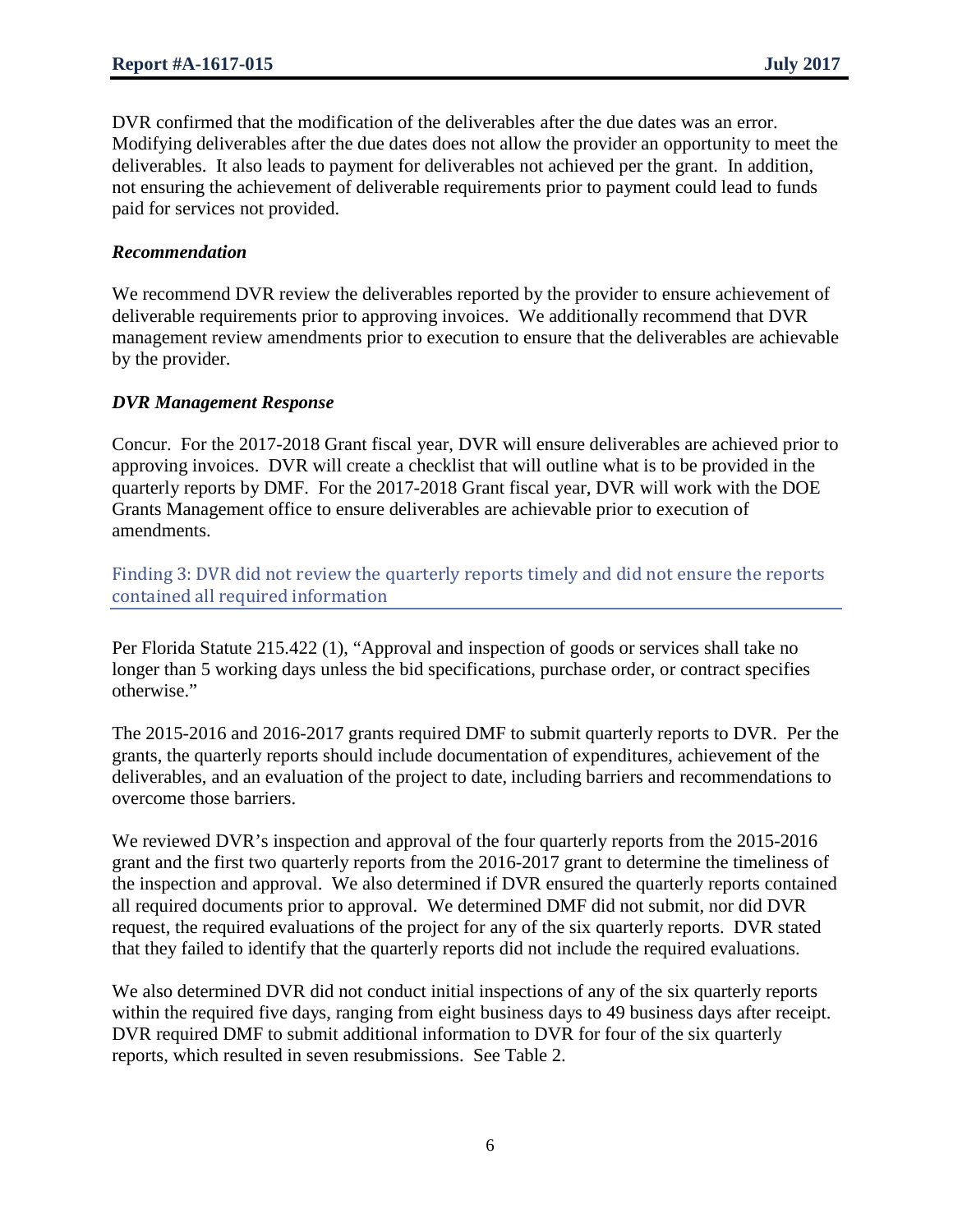| <b>Quarterly Report</b> | $#$ of re-    | # of business days for DVR to review                                  |
|-------------------------|---------------|-----------------------------------------------------------------------|
|                         | submissions   |                                                                       |
| $1st$ qtr. 15-16 grant  |               | 1 <sup>st</sup> re-submission (12 days); $2nd$ re-submission (2 days) |
| $2nd$ qtr. 15-16 grant  | $\mathcal{D}$ | $1st$ resubmission (1 day); $2nd$ re-submission (8 days). Note:       |
|                         |               | DVR made four additional requests for information related             |
|                         |               | to Amendment #2.                                                      |
| $3rd$ qtr. 15-16 grant  | $\mathcal{D}$ | $1st$ re-submission (1 day); $2nd$ re-submission (12 days)            |
| $2nd$ qtr. 16-17 grant  |               | Re-submission (2 days)                                                |

Table 2: Quarterly Report Resubmissions

DVR did not review three of the seven resubmissions within the required timeframe, ranging from eight to 12 business days after receipt. The delay in reviews caused delayed payments to DMF. Payments for the six quarterly reports ranged from 62 days to 115 days after the original submission. Per DVR staff, the delays in reviewing quarterly reports was due to the grant manager receiving reports for all grants he/she managed at the same time.

In addition, we noted the DVR grant manager approved and signed the 2015-2016 second quarterly report on February 8, 2016. On February 16, 2016, DVR contacted DMF and requested that an amendment be submitted to address the findings from the DFS audit prior to payment of the approved quarterly report. DMF submitted the amendment on February 22, 2016, and DVR made four additional requests for information related to the amendment. Requiring the execution of the amendment prior to payment of the second quarterly review resulted in DMF receiving payment 84 days after the grant manager approved the second quarterly review. Per DVR, they were under the impression that they could not pay the invoice until execution of the amendment.

Multiple resubmissions of quarterly reports and untimely reviews of quarterly reports cause delays in processing the invoices and delayed payments to DMF. The delayed payments could lead to delays in services to students or services not provided. In addition, approving reports without ensuring the evaluations of the project to date are included could lead to DVR being unaware of the progress of the program, difficulties the program is facing, and barriers to meeting deliverables.

### *Recommendation*

We recommend DVR track the receipt of quarterly reports as well as the grant manager's review of the reports to ensure DVR receives and inspects all quarterly reports in the required timeframe. We recommend DVR ensure all required information is included in the quarterly reports prior to payment. We additionally recommend that DVR provide training to DMF on the requirements for submission of quarterly reports.

We recommend DMF include the required evaluations of the project to date, including barriers and recommendations to overcome those barriers, in all submitted quarterly reports per the grant agreement.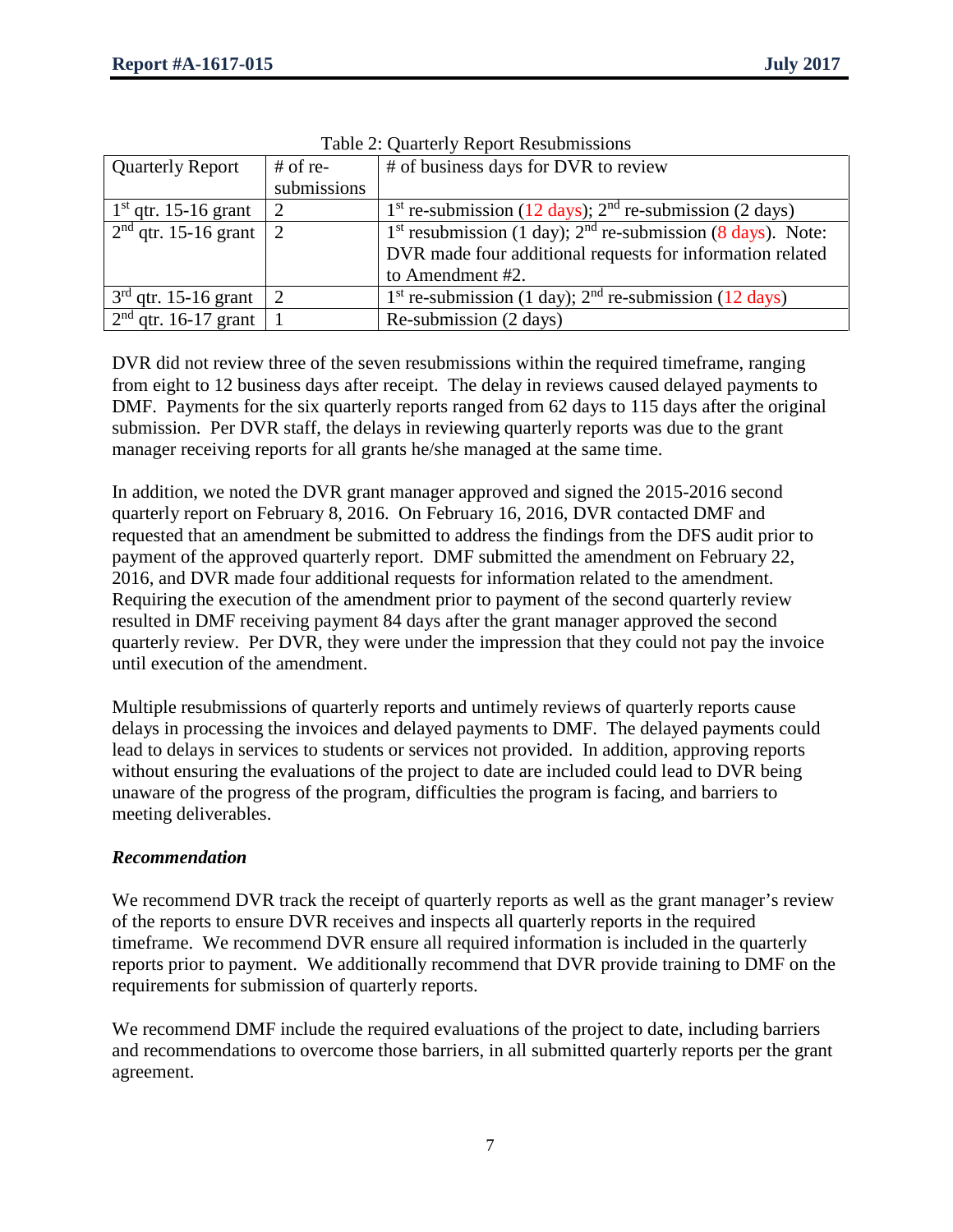### *DVR Management Response*

Concur. DVR has created an invoice tracking form that will be used to track the receipt of the invoices, payment of invoices, and any reasons for delays in payment of invoices. In addition, DVR will provide training to DMF on what is required in the quarterly reports for prompt payments.

### *DMF Management Response*

Concur. Every quarter, a summary of each deliverable was provided that included the activities completed, outcomes, and evaluation, along with the evidences to support the outcomes (print outs, logs, etc.). Going forward, a quarterly summary report will be provided that presents an overview of each deliverable outcome and evaluation, along with barriers and recommendations for overcoming those barriers.

### Finding 4: DVR did not make all improvements to grant deliverables based on the DFS audit of the 2015-2016 grant

The Department of Financial Services (DFS) conducted an audit of the 2015-2016 grant between DVR and the Dan Marino Foundation on February 3, 2016. The audit noted, in part, the following deficiencies:

- The documentation lacks sufficient information to determine a required level of service or criteria for successful completion of the amount of compensation for each deliverable.
- Because the deliverables are not sufficiently identified, compensation cannot be tied to the deliverable; and
- Although the agreement does contain Financial Consequences as required, the unidentifiable deliverables would make it impossible to apply.

DVR executed Amendment #2 to the 2015-2016 grant as a result of the DFS audit. We reviewed the project performance and accountability charts for Amendment #2 of the 2015-2016 grant to determine whether DVR had corrected the DFS findings. The amendment contained seven scope of work areas with nine deliverables. We determined one of the nine deliverables did not include a required level of service for successful completion and could not be tied to compensation or financial consequences if the deliverable was not met. See Table 3.

| Deliverable | Scope of |                                                            |                                                                     |             |             |
|-------------|----------|------------------------------------------------------------|---------------------------------------------------------------------|-------------|-------------|
| Number      | Work     | Tasks                                                      | <b>Deliverables</b>                                                 | Due Date    | Amount      |
|             | Student  | A student resource library will be Student interest survey |                                                                     |             |             |
|             | Resource |                                                            | lestablished in the student union Purchase orders for new materials | 2nd quarter |             |
|             | Library  | larea at Marino Campus.                                    | Student use handout used in training                                | 12/30/15    | \$46,875.00 |

#### Table 3: 2015-2016 Grant Deliverables – Amendment #2

We also reviewed the project performance and accountability charts for the 2016-2017 grant. The grant contained seven scope of work areas with eleven deliverables. We determined three of the nine deliverables did not include a required level of service for successful completion and could not be tied to compensation or financial consequences if the deliverables were not met. See Table 4.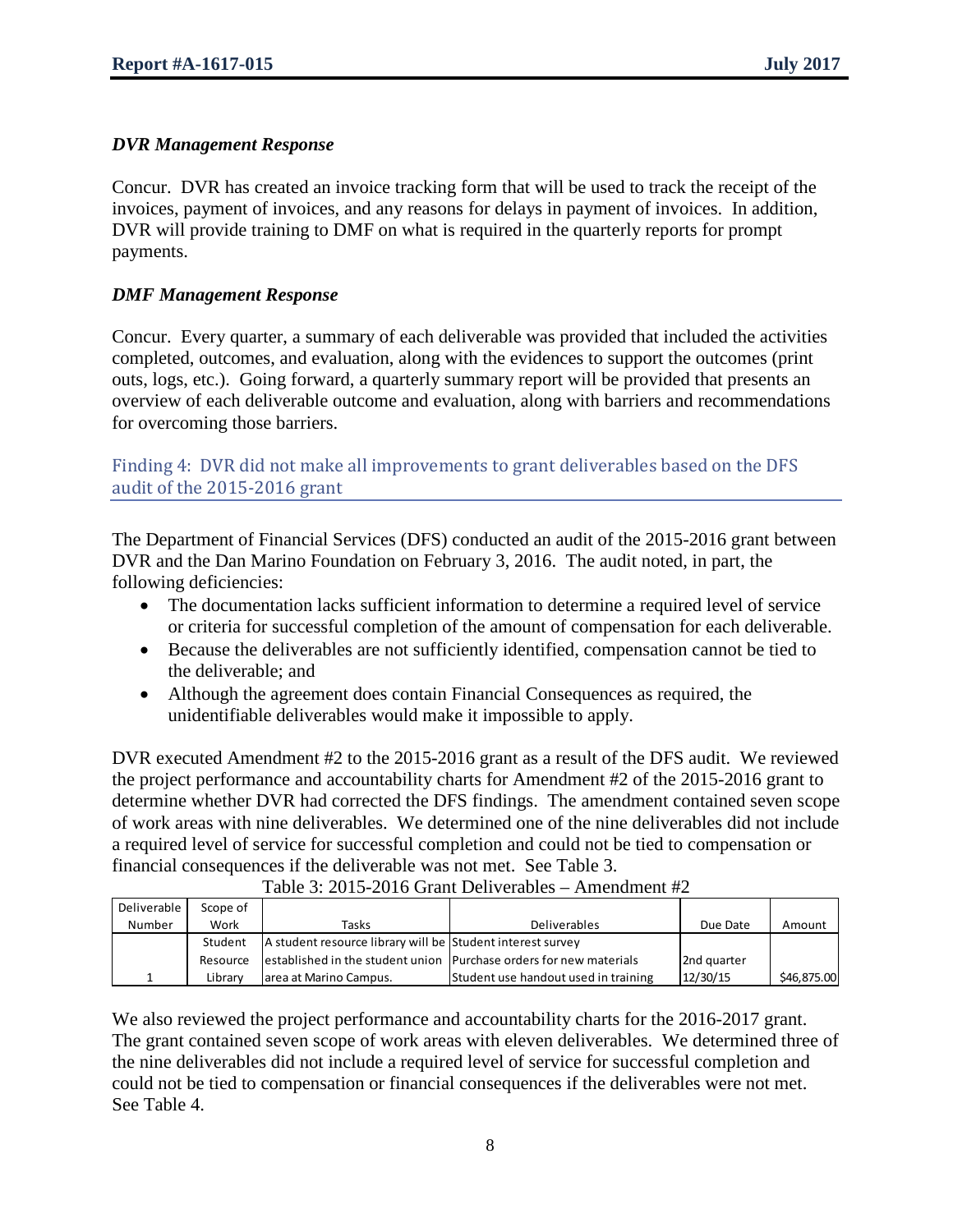| Deliverable | Scope of           |                                                                   |                                                     |                 |             |
|-------------|--------------------|-------------------------------------------------------------------|-----------------------------------------------------|-----------------|-------------|
| Number      | Work               | Tasks                                                             | <b>Deliverables</b>                                 | Due Date        | Amount      |
|             |                    | In order to increase use of the                                   | Training handout and materials including            |                 |             |
|             | LMS/SIS            | LMS/SIS, students, parents, and                                   | video links (You Tube) for staff and                | 1st quarter     |             |
|             | Utilization        | instructors will receive training.                                | students                                            | 9/30/16         | \$28,125.00 |
|             |                    |                                                                   |                                                     |                 |             |
|             |                    | In order to increase use of the                                   |                                                     | 2nd quarter     |             |
|             | LMS/SIS            | LMS/SIS, students, parents, and                                   | Students, parents/guardians, and staff              | 12/30/16 & 3rd  |             |
| 2           | <b>Utilization</b> | instructors will receive training.                                | utilization reports                                 | quarter 3/30/17 | \$56,250.00 |
|             |                    |                                                                   |                                                     |                 |             |
|             |                    | At lease 35 students will                                         |                                                     |                 |             |
|             |                    | participate in suprervised                                        |                                                     |                 |             |
|             | Internsip          | community-based internships                                       | Signed internship site agreements (MOU) 2nd quarter |                 |             |
| 3           |                    | Participation related to their program of study. will be provided |                                                     | 12/30/16        | \$28,125.00 |

### *Recommendation*

We recommend DVR ensure that all grant deliverables are measurable, compensation is tied to each deliverable, and financial consequences can be applied for unmet deliverables.

### *DVR Management Response*

Concur. For the 2017-2018 Grant fiscal year, DVR will ensure all deliverables are measurable and compensation is tied to each deliverable. A procedure manual will be created to assist the AWD programs with creating and meeting established deliverables as written in the grants. In addition, DVR withholds fifteen percent of DMF awarded funding to apply any financial consequences for unmet deliverables.

Finding 5: DVR did not include outcome deliverables in the DMF grants.

The purpose of the 2016-2017 grant between DVR and DMF is "to provide adults with disabilities, educational, community partnerships, and training for future workforce success." The 2016-2017 grant does not include deliverables for DMF to attain related to the graduation or employment of its students. The grant also does not include deliverables for DMF staff qualifications.

We determined DMF tracks and reports employment rates each year as a requirement in order to maintain their license through the Commission for Independent Education. To determine current employment status, DMF contacts alumni through direct email and social media, quarterly social events, and annual surveys. DMF reported 22 of the 32 students (69%) who completed the 2015- 2016 school year attained gainful employment.

DMF also has internal requirements for minimum staff qualifications in the form of job descriptions. We confirmed each staff member met the minimum qualifications for the position held by reviewing their filed resumes.